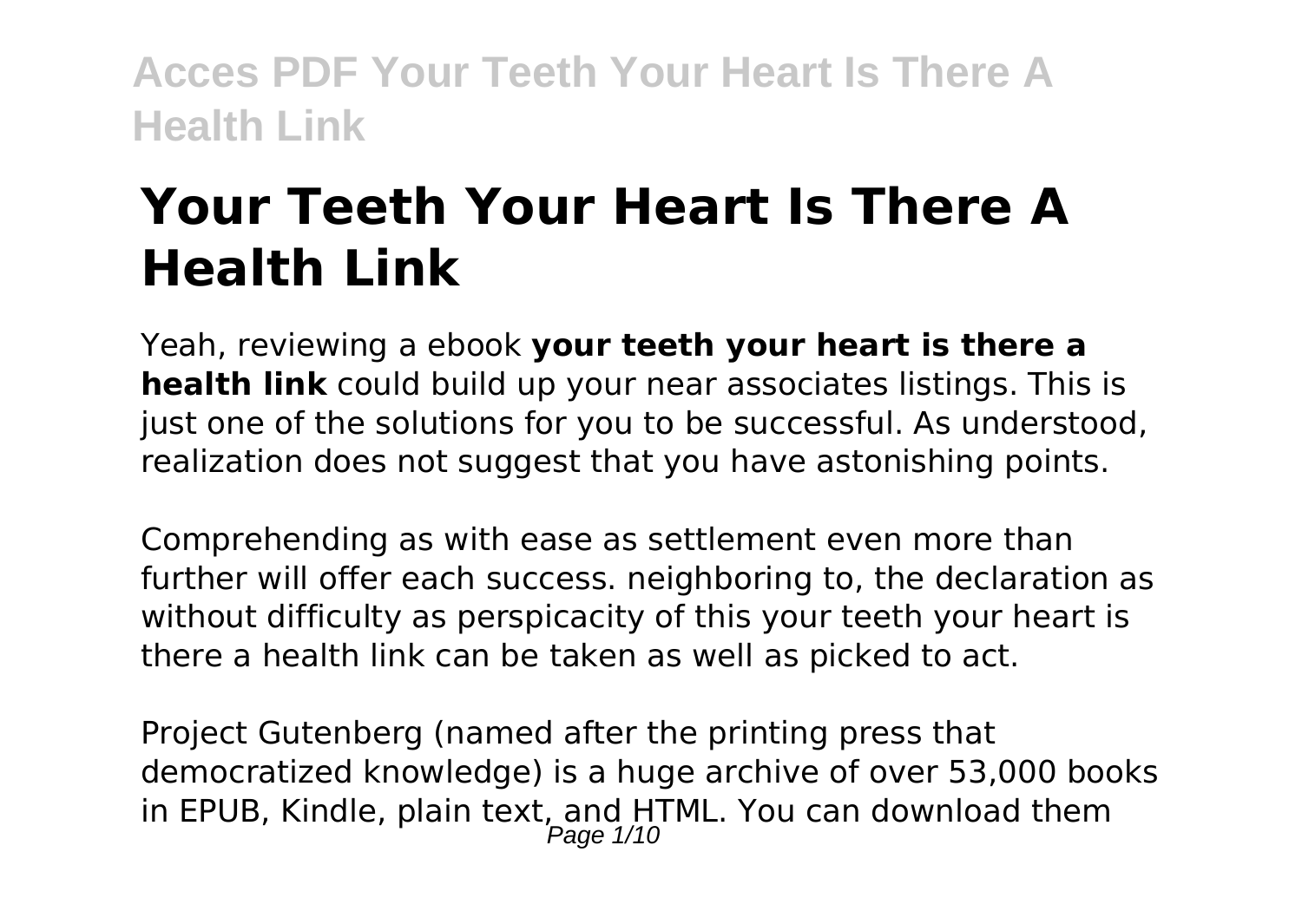directly, or have them sent to your preferred cloud storage service (Dropbox, Google Drive, or Microsoft OneDrive).

### **Your Teeth Your Heart Is**

Paying attention to your dental hygiene and health -- especially your gums -- may pay you back with more than a gleaming, healthy smile and manageable dental bills. It may keep your heart healthy...

#### **Gum Disease and Heart Disease -- What You Should Know**

C-reactive proteins increase when inflammation is present which can in turn increase the risk of heart disease and stroke. Although more research is needed to better define the exact relationship with heart health and dental hygiene, we are confident that attention to both teeth and heart are important for your long-term health.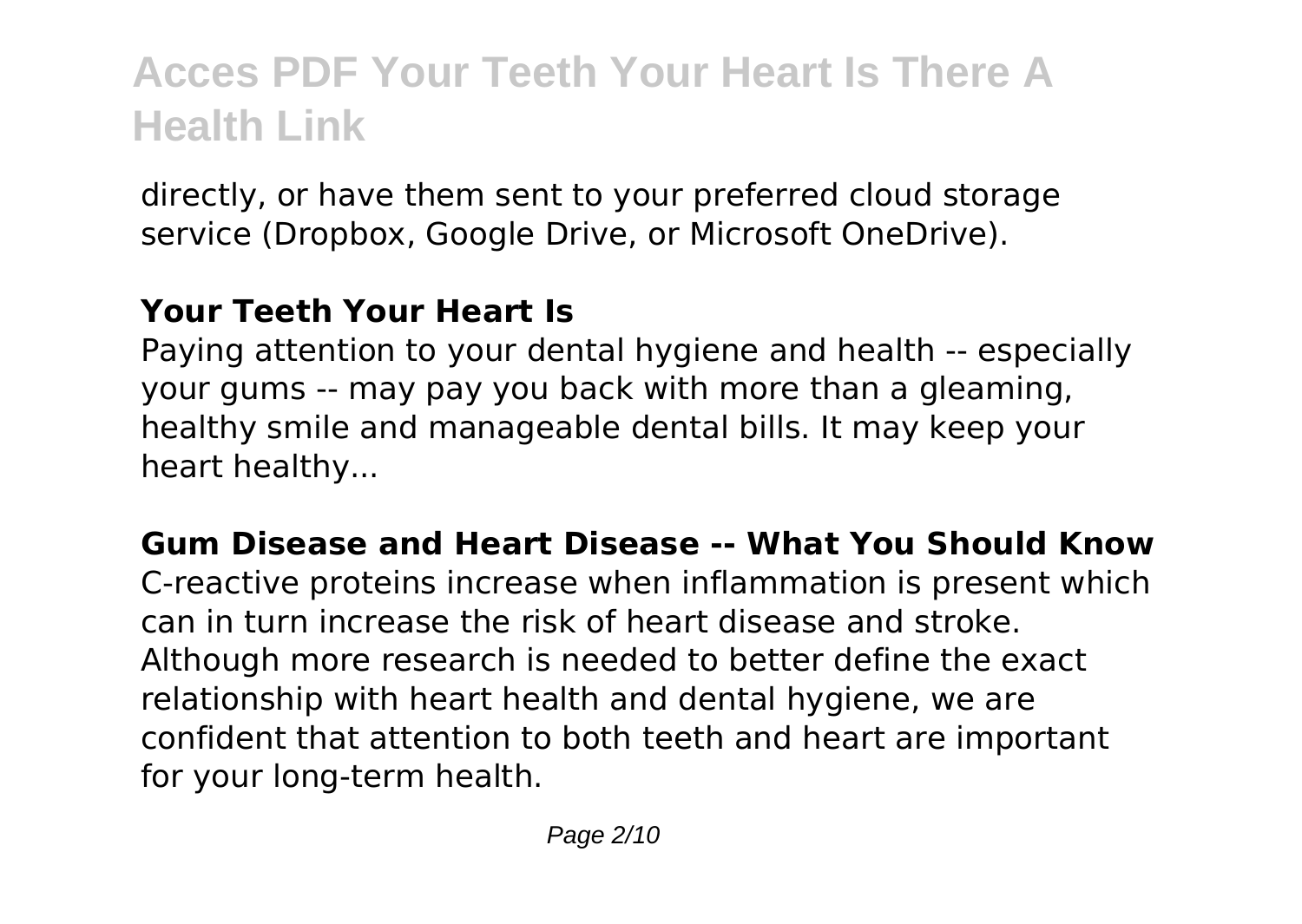#### **Your Teeth & Your Heart: What's the Connection ...**

Heart attacks and bleeding gums are connected by a missing vitamin in your diet. The link between gum disease and heart attacks has long been known. The scary reality is that people with gum disease are twice as likely to have heart disease. But the problem has been that we've missed the real reason why teeth and heart health are related.

**The Amazing Teeth and Heart Connection – Dr. Steven Lin** There had been several studies that prove a strong correlation between inflammation that maybe existent with your gums, and inflammation existing in your arteries of the neck and heart. Inflammation of the arteries is producing destabilization of the plaque on the arterial wall and stroke, heart attack is happening.

**The Relationship Between your Heart and your Teeth** In 2010, a study done by researchers in England showed that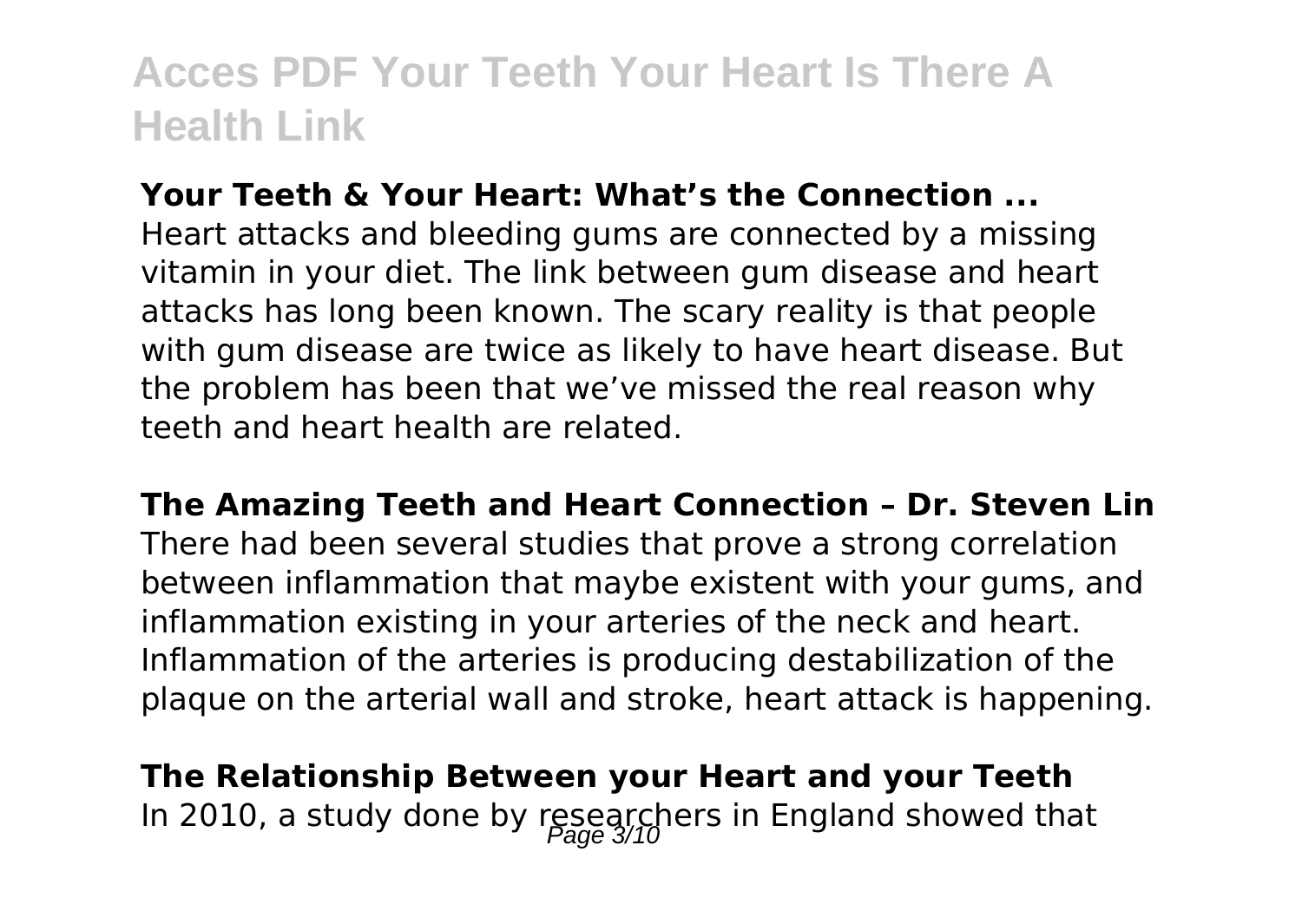brushing your teeth and having good oral hygiene can decrease the risk of having a heart attack. For the study, the researchers studied about 11,000 Scottish people and their lifestyle choices like physical activity, smoking, and oral health habits.

**Your Teeth and Your Heart | L-arginine Plus® premium ...** Keeping your teeth in tip top shape may help ward off heart failure, found a new study. Learn more here. Brushing your teeth twice a day—and flossing!—may do more for your body than just ...

#### **Dental Hygiene and Heart Health: What's the Connection?**

Answer From Thomas J. Salinas, D.D.S. Taking care of your teeth isn't a proven way to prevent heart disease. While there appears to be some connection between oral health and heart disease, more research is needed to understand it. Poor oral health has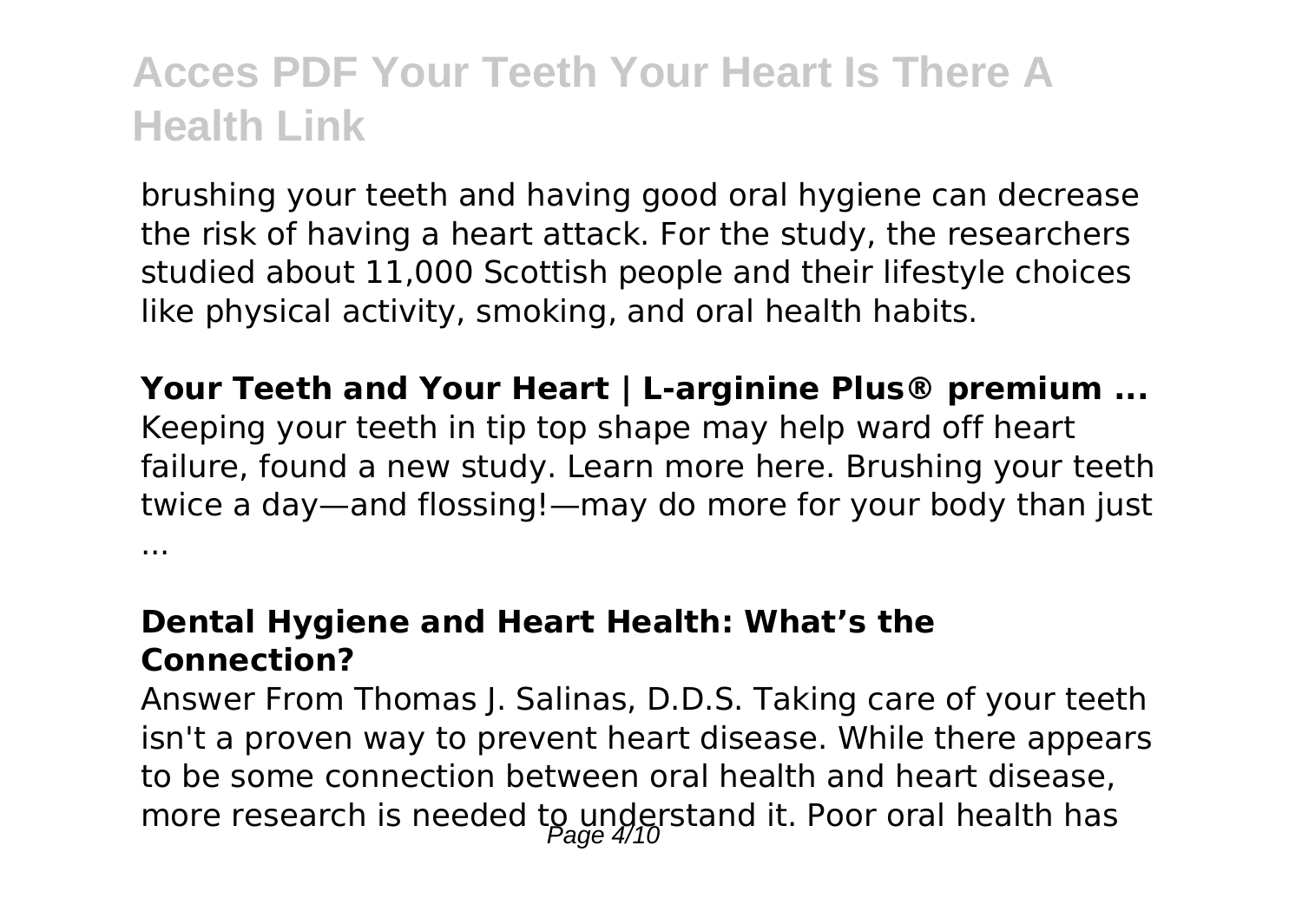been debated as a possible cause of heart disease for many years.

### **Heart disease prevention: Does oral health matter? - Mayo ...**

poor dental hygiene, including not brushing your teeth 2 times a day and not flossing a high sugar diet , including eating sweets and drinking soda dry mouth , which is often caused by aging or as ...

#### **Symptoms of Tooth Infection Spreading to Body**

This is a common problem brought on by stress, sleep disorders, or a bite issue. If you grind your teeth while you sleep, it can wear away your enamel and even cause a crack. You may feel dull pain...

### **Tooth Pain: Common Causes and Treatment**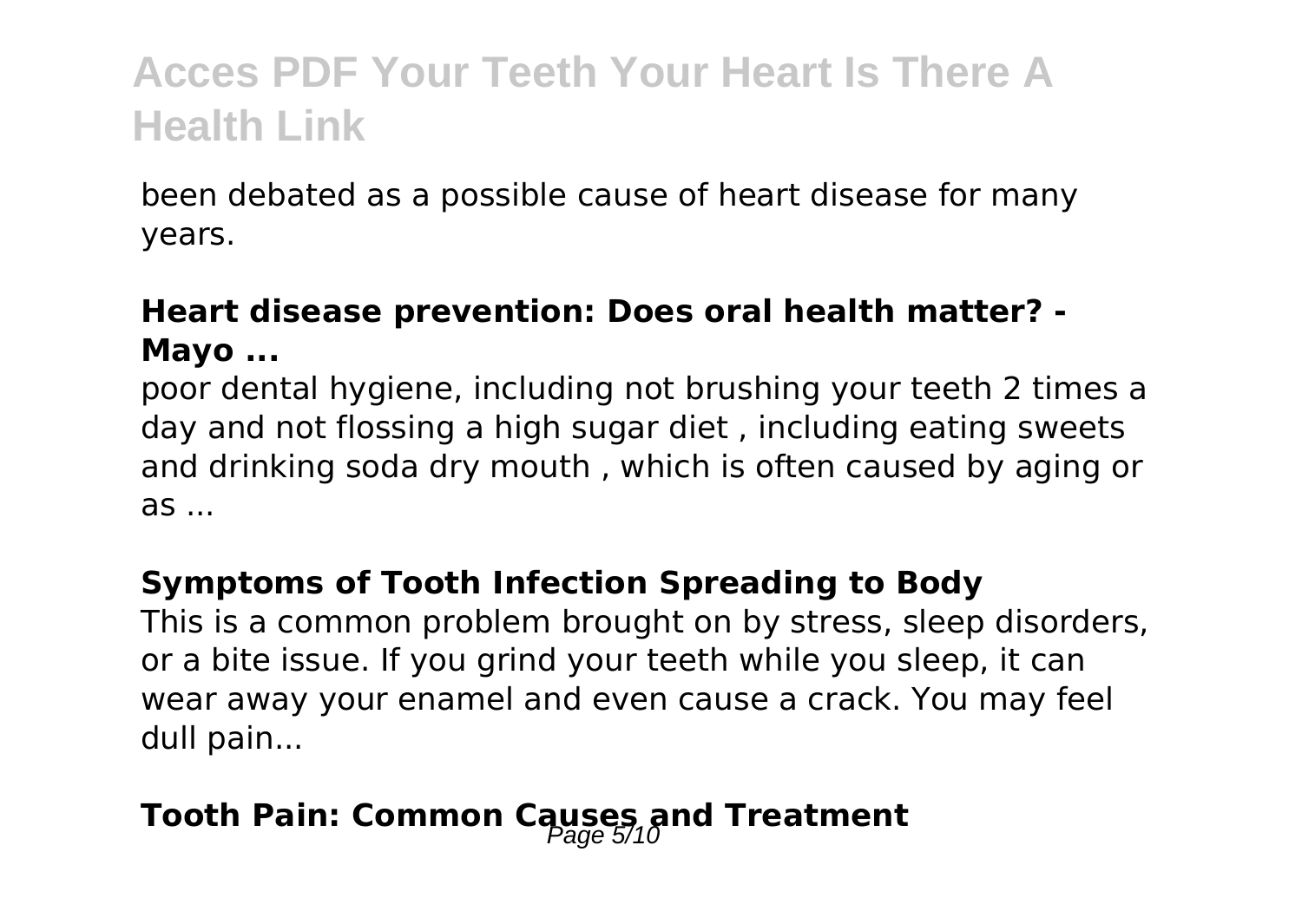Talk so pretty but your heart got teeth Late night devil put your hands on me And never never never ever let go Blood on my shirt, a rose in my hand

#### **5 Seconds of Summer - Teeth (Official Video)**

This infection of the inner lining of your heart chambers or valves (endocardium) typically occurs when bacteria or other germs from another part of your body, such as your mouth, spread through your bloodstream and attach to certain areas in your heart.

**Oral health: A window to your overall health - Mayo Clinic** Teeth bleaching with peroxide type products is usually the only way to penetrate deep enough into the teeth and lift these stains out. If you have any sort of cracks, bonding, or other types of dental work in your mouth, these will all have a tendency to stain and discolor as well.  $_{Page\ 6/10}$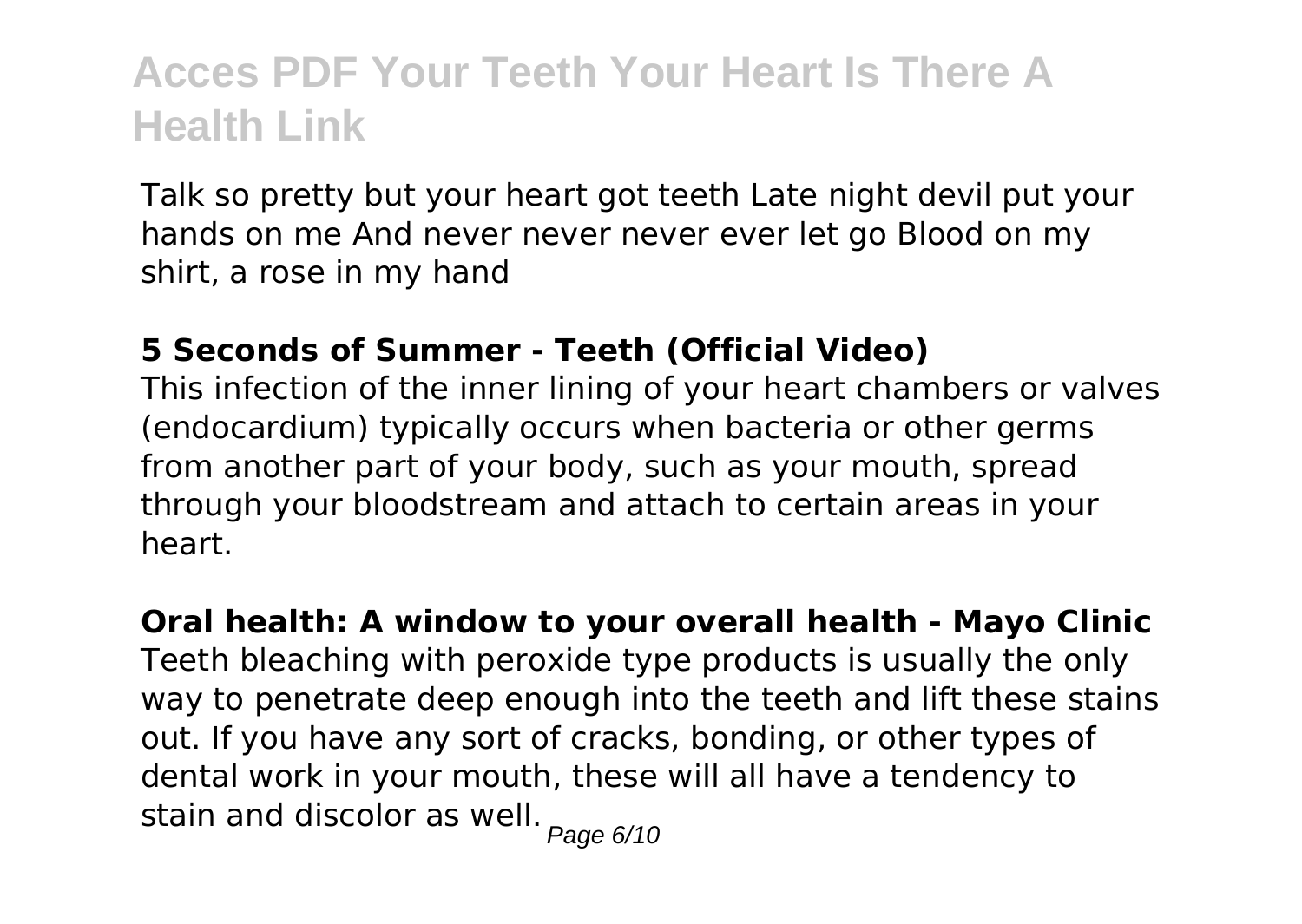### **Coffee: Good Or Bad For Your Teeth? | The Healthy Mouth**

**...**

Fight so dirty, but your love so sweet Talk so pretty, but your heart got teeth Late night devil, put your hands on me And never, never, never ever let go [Outro: All] Teeth Teeth Teeth Never ...

#### **5 Seconds of Summer - Teeth (Lyrics)**

There's also another kind of link between the teeth and the heart. This has to do with dental work and a heart condition called bacterial endocarditis, which is an inflammation of the heart valves or lining of the heart caused by a bacterial infection. During dental work, some of the bacteria from the mouth may enter the bloodstream.

### **Connection Between Tooth Plaque And Artery Plaque**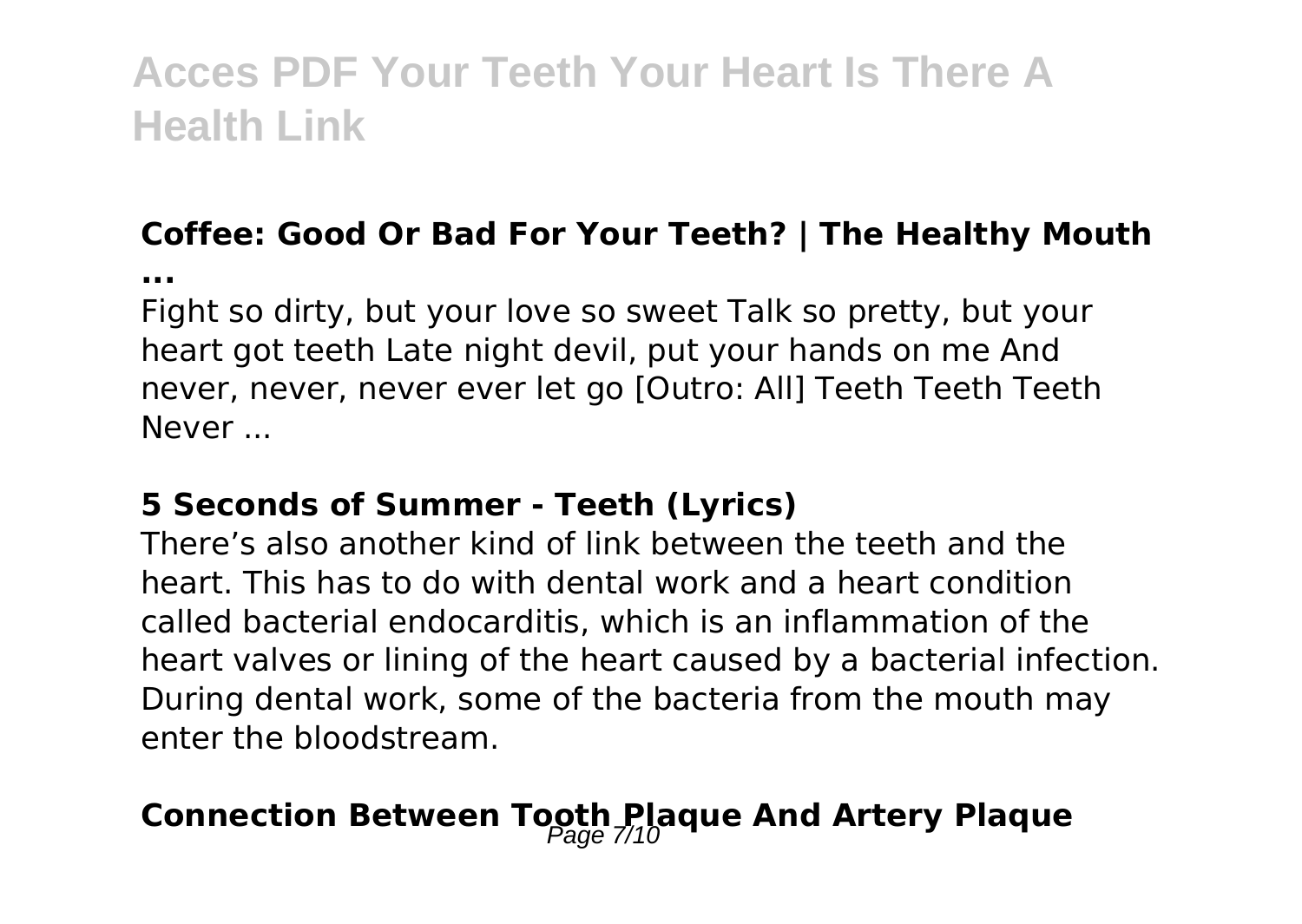Scientists explain how brushing your teeth keeps your heart healthy. Healthy dental hygiene routine Most of us are familiar with how our teeth accumulate plaque and tartar, which is a build-up of bacteria that then calcifies. Over time, it erodes your teeth and gum line.

#### **Scientists Explain How Brushing Your Teeth Keeps Your ...**

A change in the way your teeth come together when you bite down2 Inflammation may be the link Periodontal disease and heart disease share risk factors such as smoking, age and diabetes. Both also contribute to inflammation in the body.

#### **Can Brushing Your Teeth Keep Your Heart Healthy? - Humana**

Oral Health and Your Heart. Oral health not only affects your teeth and gums it can affect your heart health. There is growing